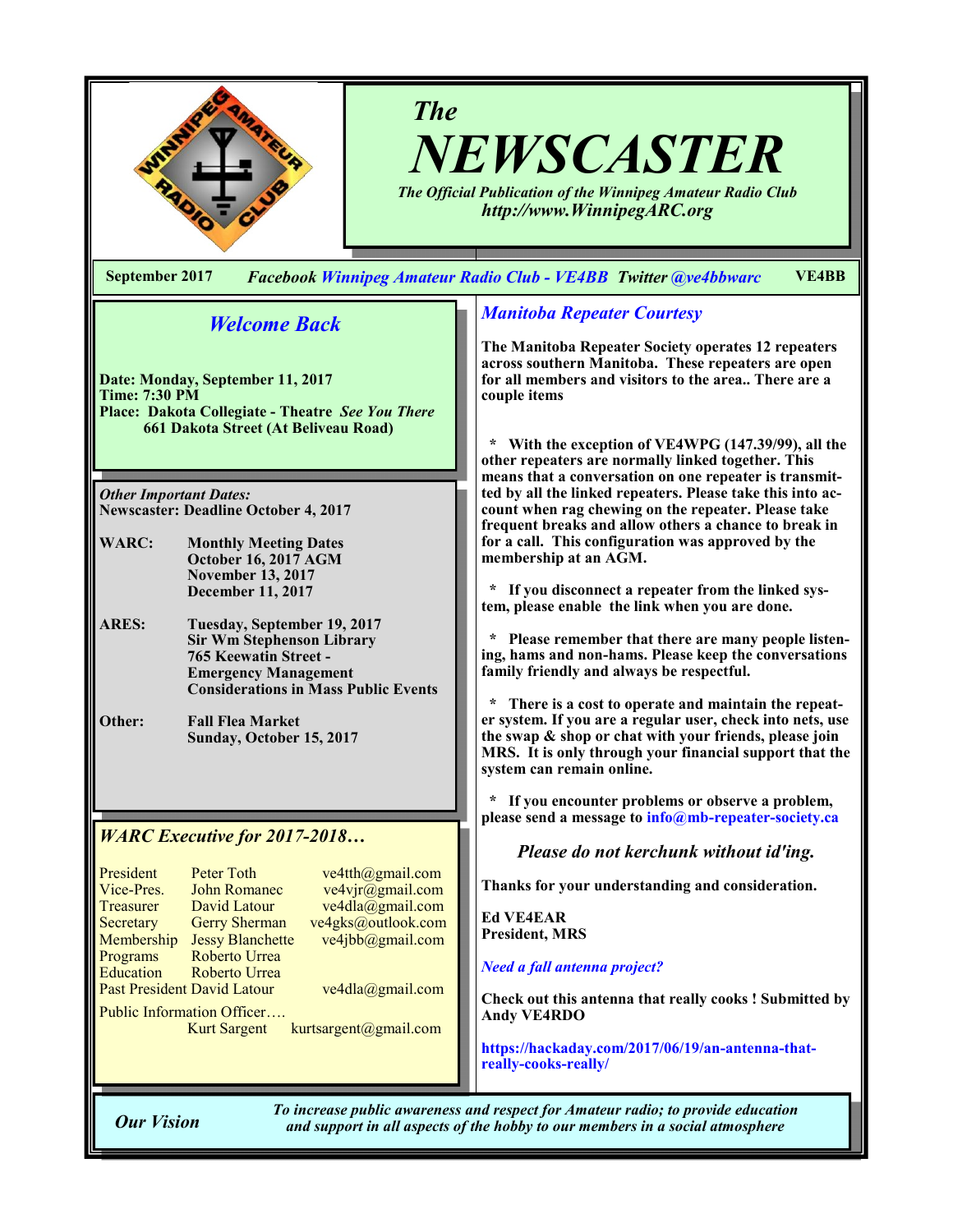# 2 *Winnipeg ARES Jeff Dovyak VE4MBQ ve4mbq@rac.ca*

**Our June General Meeting saw debriefs of our volunteers for both RCAF Run and Manitoba Marathon – certainly some things came up in the in-person de-brief that informed my 2017 MB Marathon Report.**

**Five ARES members & volunteers provided volunteer communications 10 JUN at Birds Hill Park for Camp Zangime. This event was coordinated by Richard VE4KAZ.** 

**Thanks to the following who volunteered: VE4s DJS, TRO, MWH, GIS and KAZ.**

**The weekend after Labour Day will be fairly busy for us with Parkinsons SuperWalk SAT 09 SEP being coordinated by Dick VE4HK and Run2Believe SUN 10 SEP being coordinated by Dave VE4DJS.** 

**We need at least twenty-two (22) additional volunteers for the Santa Parade SAT 18 NOV. Requirements for that are:**

**1. UHF HT with spare battery pack**

**2. Able to be outdoors in cold weather at least four hours**

**3. Able to walk from Portage & Main to Portage & Memorial.**



**Our August General Meeting ended up being a Business Meeting only and with only about ten people in attendance we were done within a half-hour. At least three Winnipeg ARES members, VE4s ANF, BOY and SBS who are also members of Pathfinders ARC, provided Amateur Communications SAT 26 AUG downtown for the Manitoba Filipino Street Festival Parade.**

**Our next General Meeting is TUE 19 SEP 1900h at Sir Wm Stephenson Library 765 Keewatin Street. Nicki Albus VE4MMW, Training Manager Manitoba EMO is scheduled to give us a presentation on Emergency Management Considerations in Mass Public Events after our business meeting.**

**The IRLP on VE4CNR will be disabled Saturday and Sunday morning, September 9 and 10, between 7:30 am and noon. Winnipeg ARES will be using VE4CNR both days for Parkinson Superwalk, and Run2Believe.**

# *Manitoba Marathon Jeff Dovyak VE4MBQ ve4mbq@rac.ca*

**Thanks to all who volunteered for the 2017 Manitoba Marathon, in the end we had seventy-eight (78) volunteers – seven more would have made things much more stress free!**

**Our seventy-eight volunteers were:**

**VA4s:VMM, RWT, PNO, CAT, DON and RAD. VE4s: PH, PEH, BOY, DAE, DTF, EBG, CEL, TSY, SBS, LYN, WDZ, GLS, MHZ, JDH, GCV, VB, AI, JAL, MMD, DBV, WX, MMG, NJR, HK, KGK, NQ, BIT, DJS, RIC, VZ, GWB, RJR, ANF, CEU, PPG, HQ, CEM, HAY, AJO, GIS, JS, UK, KIZ, MWH, TTH, EH, HAZ, NCH, JNF, GWN, ACX, YYL, SIG, ESX, STS, KAZ, MAB, QV, SCH, SYM, TRO, LDI, DWG, MMW, GKS, SE, XYL, AFL, and MBQ. Betty Pettapiece, Max Perchaluk, Mary Perchaluk, Gail & Clorisce Lamoureux, Zack Novak and Rhonda Dovyak.**

**We couldn't provide the service we do without our strong volunteer base but we also have to have local radio groups cooperating. For 2017 the following five Amateur Radio organizations helped out:**

**Winnipeg ARES Winnipeg Amateur Radio Club Manitoba Repeater Society Pathfinders Amateur Radio Club South-Central ARES.**

**Thanks to Mark VE4MAB, the entire report can be seen on-line at:** 

**http://www.winnipegarc.org/ Amateur\_Radio\_Report\_2017\_Final.pdf**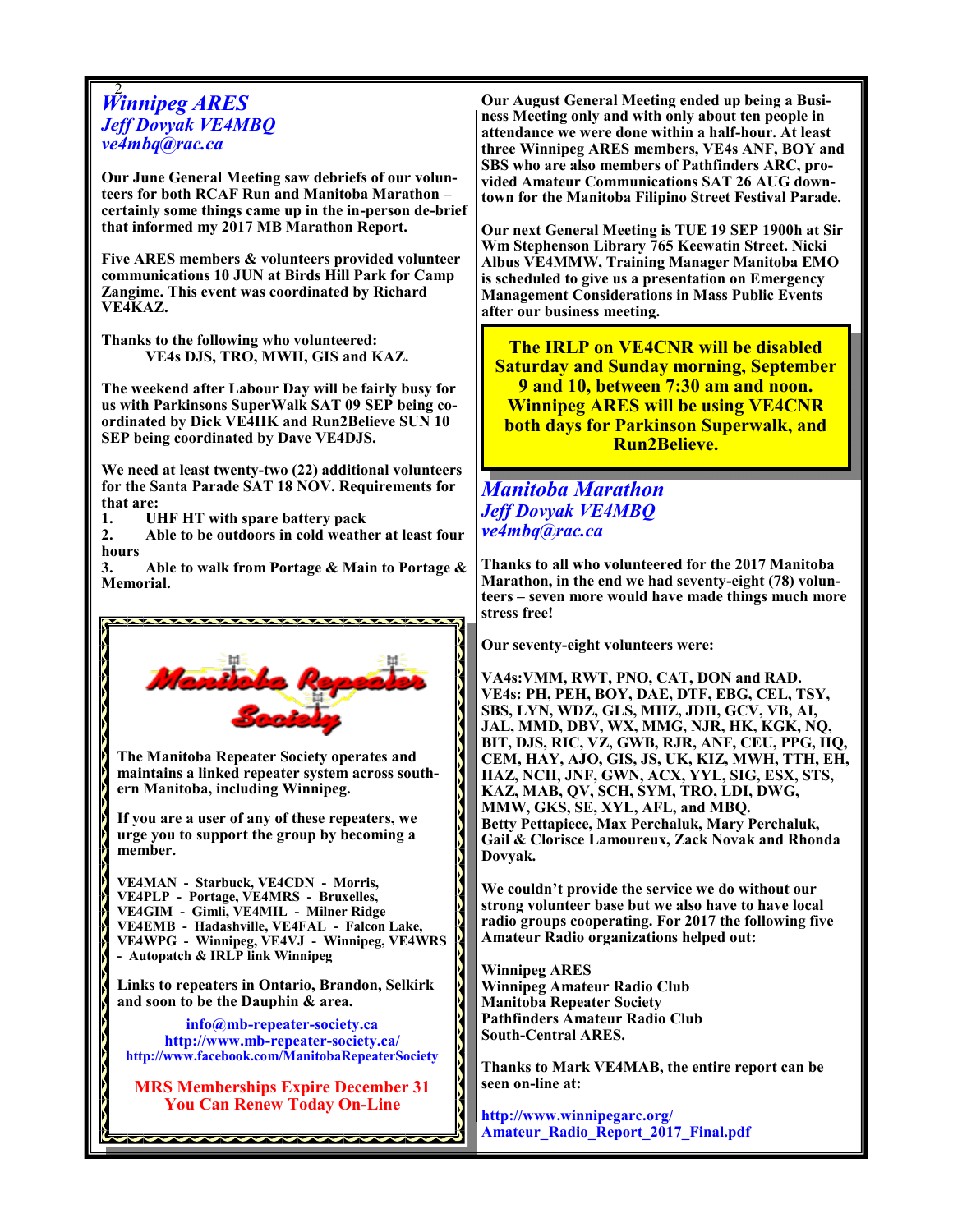|                                                                                                               | <b>Oceania DX Contest, Phone</b><br>0800Z, Oct 7                                                                     |
|---------------------------------------------------------------------------------------------------------------|----------------------------------------------------------------------------------------------------------------------|
| <b>Contest Calendar</b>                                                                                       | to 0800Z, Oct 8                                                                                                      |
| <b>Extracted From</b><br>http://www.hornucopia.com/contestcal/                                                | <b>California QSO Party</b><br>1600Z, Oct 7                                                                          |
|                                                                                                               | to 2200Z, Oct 8                                                                                                      |
| <b>September 2017</b>                                                                                         | 10-10 Int. 10-10 Day Sprint<br>0001Z-2359Z, Oct 10                                                                   |
| <b>FOC QSO Party</b><br>0000Z-2359Z, Sep 9                                                                    | <b>Good Luck In The Contest</b>                                                                                      |
| <b>WAE DX Contest, SSB</b><br>0000Z, Sep 9                                                                    | ******************                                                                                                   |
| to 2359Z, Sep 10                                                                                              |                                                                                                                      |
| <b>ARRL September VHF Contest</b><br>1800Z, Sep 9                                                             | <b>Canada Proposes to add 5 MHz and to</b>                                                                           |
| to 0300Z, Sep 11                                                                                              | keep five existing domestic channels                                                                                 |
| 0000Z-0400Z, Sep 10<br><b>North American Sprint, CW</b>                                                       |                                                                                                                      |
| <b>Swiss HTC QRP Sprint</b><br>1300Z-1900Z, Sep 10<br><b>ARRL 10 GHz and Up Contest</b><br>0600 local, Sep 16 | http://wp.rac.ca/proposed-revisions-to-the-canadian-<br>table-of-frequency-allocations/                              |
| to 2400 local, Sep 17                                                                                         |                                                                                                                      |
| <b>SARL VHF/UHF Analogue/Digital Contest</b>                                                                  | The Government of Canada has just released a consul-                                                                 |
| 1000Z, Sep 16                                                                                                 | tation document to implement the changes from World                                                                  |
| to 1000Z, Sep 17<br>1200Z, Sep 16<br><b>Scandinavian Activity Contest, CW</b>                                 | Radio Conference 2015 (WRC-15) including 60 metres.                                                                  |
| to 1200Z, Sep 17                                                                                              | Note that these are in addition to continuing the domes-<br>tic allocation of five channels congruent with the Unit- |
| <b>SRT HF Contest SSB</b><br>1300Z, Sep 16                                                                    | ed States.                                                                                                           |
| to 1300Z, Sep 17                                                                                              |                                                                                                                      |
| 1400Z, Sep 16<br><b>Iowa QSO Party</b>                                                                        | The announcement was made in Gazette Notice SMSE-                                                                    |
| to 0200Z, Sep 17<br><b>QRP</b> Afield<br>1500Z, Sep 16                                                        | 005-17 which can be found at<br>http://www.ic.gc.ca/eic/site/smt-gst.nsf/eng/                                        |
| to 0300Z, Sep 17                                                                                              | sf11254.html                                                                                                         |
| <b>Washington State Salmon Run</b><br>1600Z, Sep 16                                                           |                                                                                                                      |
| to 0700Z, Sep 17                                                                                              | The consultation document "Proposed Revisions to the                                                                 |
| and 1600Z-2400Z, Sep 17                                                                                       | <b>Canadian Table of Frequency Allocations (2017 edi-</b>                                                            |
| <b>New Hampshire QSO Party</b><br>1600Z, Sep 16<br>to 0400Z, Sep 17                                           | tion)" is available at:                                                                                              |
| and 1600Z-2200Z, Sep 17                                                                                       | http://www.ic.gc.ca/eic/site/smt-gst.nsf/eng/<br>sf11306.html                                                        |
| <b>New Jersey QSO Party</b><br>1600Z, Sep 16                                                                  |                                                                                                                      |
| to 0359Z, Sep 17                                                                                              | The consultation is the first step in the process for reg-                                                           |
| and 1400Z-2000Z, Sep 17<br>North American Sprint, RTTY 0000Z-0400Z, Sep 17                                    | ulatory changes. After the 60-day period, responses are                                                              |
| <b>BARTG Sprint 75</b><br>1700Z-2059Z, Sep 17                                                                 | tabulated, made public and the regulator Innovation,<br><b>Science and Economic Development Canada (ISED)</b>        |
| <b>CQ Worldwide DX Contest, RTTY</b><br>0000Z, Sep 23                                                         | then determines how to proceed – with no fixed sched-                                                                |
| to 2400Z, Sep 24                                                                                              | ule it can be months or much longer.                                                                                 |
| <b>Maine QSO Party</b><br>1200Z, Sep 23                                                                       |                                                                                                                      |
| to 1200Z, Sep 24<br>1400Z, Sep 23<br><b>Texas QSO Party</b>                                                   | Please note that even when these are added to the Ca-                                                                |
| to 0200Z, Sep 24                                                                                              | nadian Table of Frequency Allocations, until RBR-4 -<br><b>Standards for the Operation of Radio Stations in the</b>  |
| and 1400Z-2000Z, Sep 24                                                                                       | <b>Amateur Radio Service RBR-4 (regulations for Ama-</b>                                                             |
| <b>AGCW VHF/UHF Contest</b>                                                                                   | teur Radio) is updated to include them, they would not                                                               |
| 1400Z-1700Z, Sep 23 (144)<br>and 1700Z-1800Z, Sep 23 (432)                                                    | available for Amateur use.                                                                                           |
| <b>UK/EI DX Contest, SSB</b><br>1200Z, Sep 30                                                                 | I hope this may be helpful to us to use as an example to                                                             |
| to 1200Z, Oct 1                                                                                               | other International Amateur Radio Union (IARU) Re-                                                                   |
| <b>Russian WW MultiMode Contest</b><br>1200Z, Sep 30                                                          | gion 2 countries to convince them to both keep any ex-                                                               |
| to 1159Z, Oct 1                                                                                               | isting 60m domestic allocation and add the ITU alloca-                                                               |
| <b>Into October 2017</b>                                                                                      | tion as well.                                                                                                        |
| <b>North American SSB Sprint Contest</b>                                                                      | 73, George Gorsline, VE3YV                                                                                           |
| 0000Z-0400Z, Oct 1                                                                                            | <b>RAC International Affairs Officer</b>                                                                             |
| 0800Z, Oct 2<br><b>IQRP Quarterly Marathon</b>                                                                |                                                                                                                      |
| to 2000Z, Oct 8                                                                                               | <b>International</b>                                                                                                 |
| 0700Z-0959Z, Oct 3<br><b>German Telegraphy Contest</b><br><b>SARL 80m QSO Party</b><br>1700Z-2000Z, Oct 5     | <b>Amateur Radio</b><br>Are you a                                                                                    |
| YLRL DX/NA YL Anniversary Contest 1400Z, Oct 6                                                                | RAC member??<br><b>Union Region 2</b>                                                                                |
| to 0200Z, Oct 8                                                                                               | Director Area A                                                                                                      |
| <b>15-Meter SSTV Dash Contest</b><br>0000Z, Oct 7                                                             | http://www.rac.ca                                                                                                    |
| to 2359Z, Oct 8                                                                                               |                                                                                                                      |
| 3                                                                                                             |                                                                                                                      |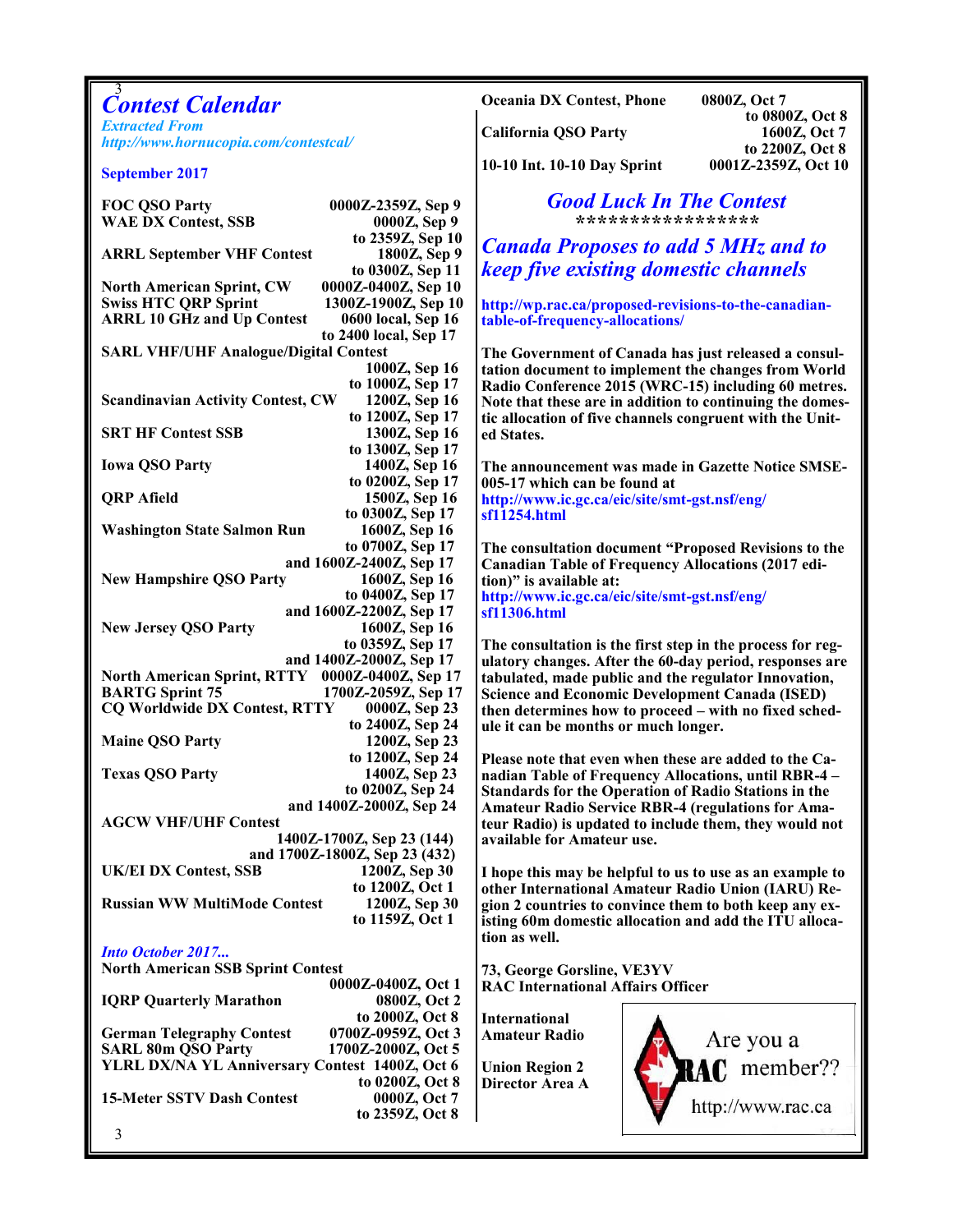# 4 *Manitoba Regional DMR Network By Shaun VE4AI*

**Expansion of the Manitoba Digital Mobile Radio (DMR) network has taken place over the summer months. We now have three networked sites, covering southern Manitoba:**

**Winnipeg - VE4DMR 444.4625+, Colour Code 12**

**Blumenort - VE4UHF 444.6500+, Colour Code 1**

**St. Jean Baptiste - VE4STJ 444.4375+, Colour Code 11**

**All voice traffic takes place on talkgroup 3024, timeslot 1.**

**The Winnipeg repeater, a Motorola MTR3000, is located downtown and offers city-wide HT coverage to La Salle and beyond. For more information on the network and how to participate, visit** 

#### **http://www.ve4dmr.ca**

**A new, standalone VHF Motorola Quantar repeater is also on the air, at the same downtown site. VE4WIN repeater is operating at 146.985- MHz, with CTCSS tone 127.3. This repeater also supports Project-25 digital voice, with Network Access Code (NAC) \$143. The repeater offers city-wide mobile coverage and is open to all amateurs. Be sure to program CTCSS for both encode/decode, otherwise stations will hear digital voice traffic opening the squelch when that mode is in use.**



*Amateur Radios, Antennas, and more ...*  **Winnipeg ICOM Dealer…**

#### **Micro-HighTech Communications Ltd.**

**2223 Henderson Hwy, East St. Paul, MB (Just south of perimeter hwy)**

**Ph. (204)-783-1885 Fax (204) 779-7522 Contact George Hill, VE4GDH**

**Visit their web site.. http://www.microhightech.ca/**

# *CLARA 50th BIRTHDAY BASH By Pat Haertel, VE4PEH*

**July 18 to 22 saw Lady Amateurs gather in Winnipeg, Mb to celebrate the 50th Anniversary of the CAN-DAIAN LADIES AMATEUR RADIO ASSOCIATION, CLARA.** 



**All the gals at the Birthday Bash (missing Val VE5ACJ and PAT VE4PLG)** *Photography by Pete Haertel VE4PH*

**The fun began on Monday July 17 with registration and gift bag stuffing, more registration on Tues. We had CLARA members attend from both coasts, Ontario and of course 2 members here in Winnipeg as well as CLARA President Val from Saskatchewan. Other ladies attending were members of YLRA, American gals from both coasts and Wisconsin and Colorado as well as Ladies from Australia and India. It was a great pleasure for me to put faces to the voices I heard on the air and to meet new friends. Dot Bishop VK2DB and her OM, John VK2ZOI, took time from their cross Canada journey to partake in the Bash.**

**On Wednesday after having our group photo taken we boarded a bus to go to the Royal Western Canadian Aviation Museum for a tour and delicious lunch. Afterward we again boarded the bus to go to the cleverly hidden Nav Canada for a tour of Air Traffic Control. The place was so well hidden our knowledgeable bus driver missed it twice. It takes a lot of folks to get planes safely up, down, and across our skies**